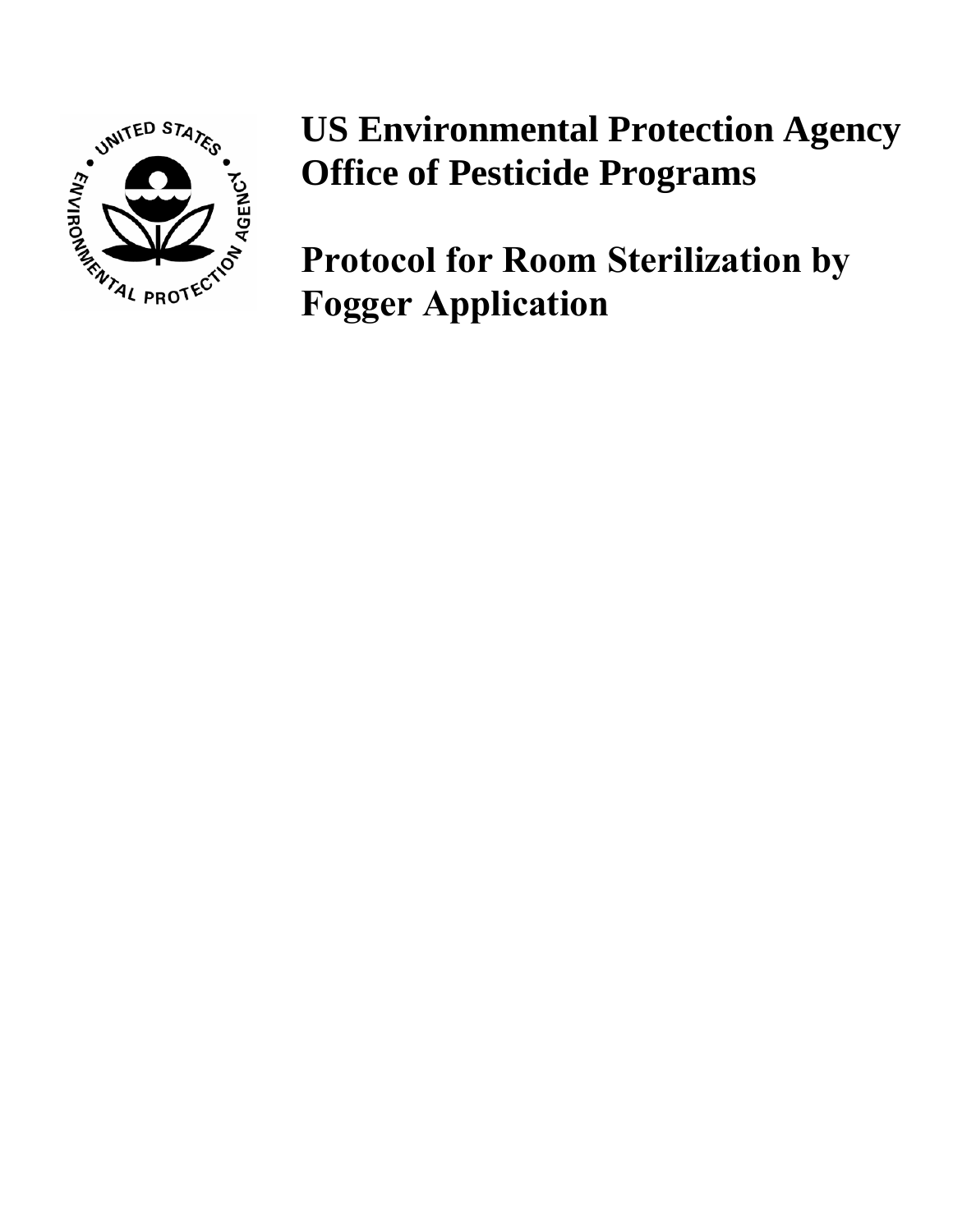# **Protocol for Room Sterilization by Fogger Application**

#### **Scope:**

This protocol describes an end-use fogging application for sterilizing porous and non-porous surfaces within a sealed and enclosed space. The sterilant will be applied using an acceptable fogging generation system that releases test material (product) into the designated area. This field study will investigate the ability of a sterilant product to kill bacterial spores known to be highly resistant to sterilants and disinfectants via fogging application.

#### **Overview:**

This large-scale study protocol will be performed using EPA approved sterilization practices for fogging application of the sterilant product. The fogging generation system used in the sterilization process will achieve the airborne test material concentration for the time period required for sterilization. The distribution of the fog will be assisted with fans. The system should be a completely self contained bi-decontamination system with the ability to dehumidify, generate fog and aerate/decontaminate sealed enclosures. Biological and chemical indicators will be equally distributed throughout the sealed enclosures to allow verification of treatment efficacy. Biological indicators will consist of  $\geq 10^6$ *Geobacillus stearothermophilus* spores housed on coupons contained within Tyvek pouches. After treatment, the aeration or decontamination of the sealed enclosures will be performed until the test material is at an acceptable level. Safety monitoring for active ingredient diffusion into adjacent areas will be conducted during the test and in the sealed enclosure after completion of the sterilization process.

# **Test System:**

- Biological indicators (BI) containing ≥10<sup>6</sup> *Geobacillus Stearothermophilus* (ATCC 7953) spores housed onto coupons  $(0.7 \text{ cm X } 1.7 \text{ cm})$  contained within Tyvek pouches  $(1.5 \text{ cm X } 2.5 \text{ cm})$
- Six sterile coupons contained within Tyvek pouches
- Fogger Generation System (system must be identified)
- Electrochemical Sensor
- Auxillary Aeration unit
- Dehumidifier device
- Fog/mist Detector
- Oscillating Fan(s)
- Product Solution
- Chemical Indicators (CI)
- Neutralization Media
- Digital Thermohygrometer with memory capacity to store temperature and relative humidity data collected over the entire sterilization cycle
- Data logger able to receive input from the sensor
- A sealed enclosed area (dimensions must be specified). The room may be carpeted with painted drywall ceiling and walls. It can contain items such as a mattress and box spring, upholstered chair, wooden dresser, and wooden nightstand.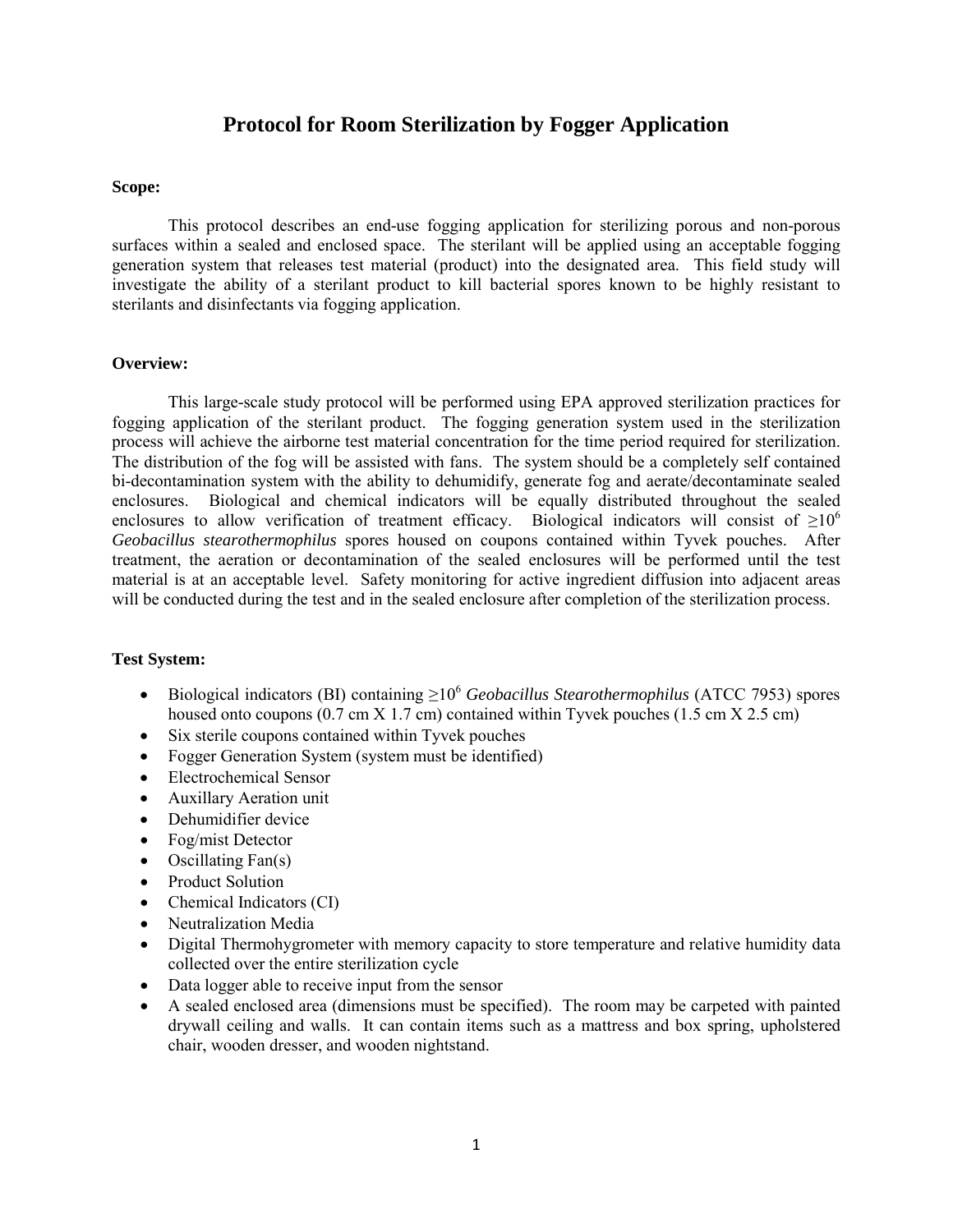### **Test Acceptance Criteria:**

- For testing biological indicators (BI) must contain ≥106 *Geobacillus Stearothermophilus* (ATCC 7953) spores.
- All experimental BI(s) must show no growth for *Geobacillus Stearothermophilus*.
- Chemical indicators must demonstrate test material (product) exposure.
- All specified parameters must be met.
- All control BI(s) must show appropriate growth or no growth responses.

#### **Test Procedure:**

#### Inoculum Preparation:

Overnight cultures of *Geobacillus stearothermophilus* grown in nutrient broth are transferred to sporulation agar plates, which consist of nutrient agar containing 1 μg of  $Mn^{2+}/m$ . The plates are incubated at 55°C for 10 days. Spores are collected by flooding the surface of a culture with sterile distilled water and then scraping the surface. The spores collected are washed three times by centrifugation at  $8,000 \times g$  for 10 min, resuspended in sterile distilled water, and stored at 4<sup>o</sup>C until they are used. Suspensions may be diluted to provide a target count of  $\geq 10^6$  spores per coupon.

#### Carrier Preparation:

Method of application of inoculum to BI coupon(s) must be specified. The final inoculum level per coupon must contain  $\geq 10^6$  Geobacillus Stearothermophilus (ATCC 7953) spores. Inoculated coupons drying procedures and conditions must be described.

#### Test Agent Preparation:

The test agent will be prepared and used in accordance with the Sponsor's directions and/or proposed label claims.

# Test Method:

1. Determine the number of BI(s) required for testing in the sealed enclosed area by using the following formula:

 $[(m<sup>3</sup> - 10) / 2] + 15$ , where m<sup>3</sup> is the cubic meter area of the sealed enclosure. Note that this equation is only applicable to enclosures  $\geq 60$  m<sup>3</sup>.

• The BI(s) are placed inside Tyvek pouches to prevent cross contamination. Biological indicators from the same production lot will be used for all testing including controls. Spore populations will be documented from the accompanying BI Certificate of Analysis.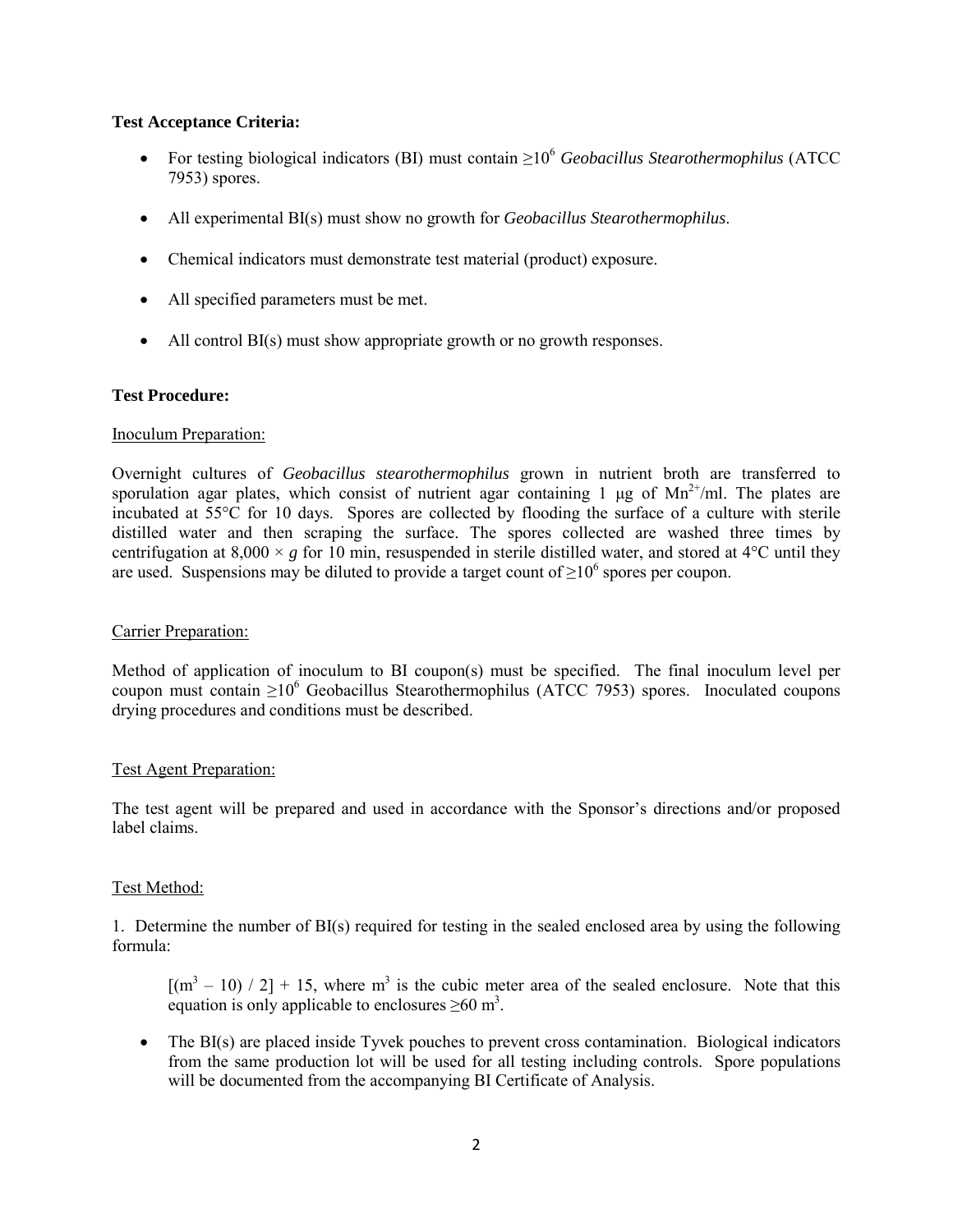2. Provide a floor plan diagram. Ensure that the placement of materials within the room is in accordance with the provided floor plan.

- List the sealed enclosure dimensions.
- The floor plan must include a diagram of any items located in the room such as carpet, bed, chair, dresser, and nightstand.
- List the position of the BI(s), CI(s), Fogger Generation System, Electrochemical Sensor, Auxillary Aeration unit, dehumidifier device, Fog/mist Detector, Oscillating Fan(s), Digital Thermohygrometer, and Data logger.
- At a minimum, the test locations for the BI(s) must include the following:
	- o All corners of the room
	- o Various locations on the wall faces
	- o Center location on the floor
	- o Underneath horizontal surfaces
	- o Test locations must include samples at heights above the ground at the maximum height specified in the fogging system instructions.
- 3. Cover electrical outlets and other fog escape routes with plastic sheeting and tape.
- 4. Open furniture drawers and doors as well as any interior doors.

5. Use auxillary dehumidifier to dehumidify the sealed enclosure to achieve  $\leq 60\%$  relative humidity at ambient temperature ( $23 \pm 5$ °C) prior to fogging application.

6. Begin the conditioning phase during which the sterilant is injected to reach and maintain the target sterilization phase of product concentration.

- Record all devices identification information used for this procedure.
- Record the time required to achieve the target sterilization phase of product concentration.

7. Once the target sterilization phase product concentration is reached, maintain the injection of the target sterilant concentration for the contact period necessary to sterilize porous and non-porous surfaces.

- The contact time required to achieve 1- log reduction of test spores can be determined by D values calculations using ASTM E 1891-97, Standard Guide for Determination of a Survival Curve for Antimicrobial Agents Against Selected Microorganisms and Calculation of a D-value and Concentration Coefficient. The  $D$  – value may then be used to establish theoretical contact times for achieving  $10^6$  log reduction.
- Record the sterilization phase product concentration and the contact period necessary for the sterilization process.